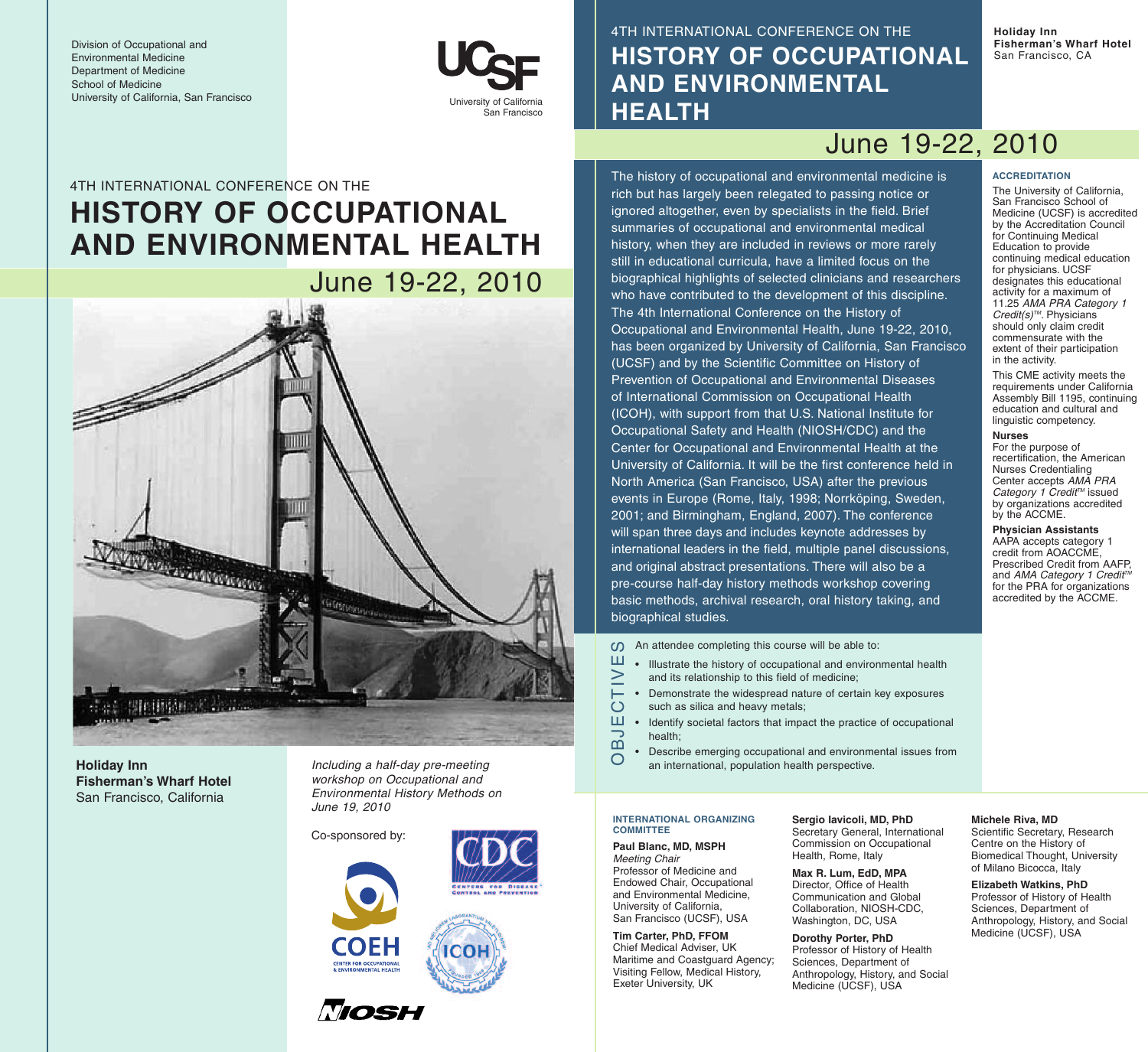# **HISTORY OF OCCUPATIONAL AND ENVIRONMENTAL HEALTH**

# June 19-22, 2010

**SATURDAY, JUNE 19, 2010**

| 12:00-1:00pm     | <b>Workshop Registration (Separate Registration Required)</b>                                                                                                                                                              |
|------------------|----------------------------------------------------------------------------------------------------------------------------------------------------------------------------------------------------------------------------|
| $1:00-2:00$ pm   | Approaches to Methods in the History of Medicine:<br><b>An Introductory Overview</b><br>Arthur McIvor, PhD • University of Strathclyde, Scotland, UK<br>Ronnie Johnston, PhD • Glasgow Caledonian University, Scotland, UK |
| 2:00-3:00pm      | <b>Nuts and Bolts of Archival Research</b><br>Dorothy Porter, PhD • University of California, San Francisco, USA                                                                                                           |
| $3:00 - 3:30$ pm | Coffee Break                                                                                                                                                                                                               |
| $3:30-4:30$ pm   | <b>Oral History Methods</b><br>Ronnie Johnston, PhD • Glasgow Caledonian University, Scotland, UK<br>Arthur McIvor, PhD • University of Strathclyde, Scotland, UK                                                          |
| 4:30-5:30pm      | <b>Doing Biography</b><br>Barbara Sicherman, PhD · Trinity College, Connecticut, USA                                                                                                                                       |
| 5:30pm           | <b>Workshop Adjourns</b>                                                                                                                                                                                                   |
| 6:00-8:00pm      | 4th International Conference Opening Reception and Wine Tasting                                                                                                                                                            |

# **SUNDAY, JUNE 20, 2010**

| 8:00-8:30am   | <b>Course Registration/Continental Breakfast</b>                                                                                                                                                                                            |
|---------------|---------------------------------------------------------------------------------------------------------------------------------------------------------------------------------------------------------------------------------------------|
| 8:30-8:45am   | <b>Conference Introductions</b><br>Paul D. Blanc, MD, MSPH • University of California San Francisco, USA<br>Michele Riva, MD. PhD • University of Milano Bicocca, Italy                                                                     |
| 8:45-9:30am   | <b>KEYNOTE: Occupation, Environment, and Health:</b><br>A History of Interdependence<br>Christopher Sellers, MD, PhD • Stony Brook University, New York, USA                                                                                |
| 9:30-10:15am  | Panel Discussion and Q &A<br>Panelists: Daniel Berman, PhD • Independent Historian, Sacramento, California, USA<br>Benoit Nemery, MD, PhD . University of Leuven, Belgium<br>Christine Rosen, PhD . University of California, Berkeley, USA |
| 10:15-10:30am | Coffee Break                                                                                                                                                                                                                                |
| 10:30-12:30pm | <b>Themed Abstract Platform Presentations -</b><br>1A: Classical Period through the Industrial Revolution<br><b>1B: Post Colonial Issues</b>                                                                                                |
| 12:30-2:00pm  | Lunch On Own                                                                                                                                                                                                                                |
| 2:00-4:40pm   | <b>Themed Abstract Platform Presentations -</b><br>2A: Recent History and Emerging Issues<br><b>2B: Biographical Perspectives</b>                                                                                                           |
| 4:40-5:00pm   | Coffee Break                                                                                                                                                                                                                                |
| 5:00pm        | Adjourn                                                                                                                                                                                                                                     |
| 6:30-9:00pm   | <b>Conference Banquet</b>                                                                                                                                                                                                                   |
|               | <b>Dinner Presentation:</b><br>"Antiquarian Medical Book Collecting: A Guide to the Perplexed"<br>Howard Rootenberg • Rootenberg Rare Books - Los Angeles, California                                                                       |

# **MONDAY, JUNE 21, 2010**

| 8:15-8:45am  | <b>Continental Breakfast</b>                                                                                                                                                                                                                                  |
|--------------|---------------------------------------------------------------------------------------------------------------------------------------------------------------------------------------------------------------------------------------------------------------|
| 8:45-9:30am  | <b>KEYNOTE: Movements for Occupational and</b><br><b>Environmental Heath: History and Politics</b><br>David Rosner, PhD • Columbia University, New York, USA<br>Gerald Markowitz, PhD • John Jay College and CUNY Graduate Center,<br>New York, New York, USA |
| 9:30-10:15am | <b>Panel Discussion and Q&amp;A</b><br>Panelists: Allison L. Hepler, PhD • University of Maine at Farmington, USA<br>Joseph Melling, PhD • University of Exeter, England, UK<br>Paul-André Rosental, PhD · Professor, Sciences Po, Paris, France              |

# **MONDAY, JUNE 21, 2010 (CONT'D)**

| 10:15-10:30am                 | Coffee Break                                                                                                                                                                                                                                                          |  |
|-------------------------------|-----------------------------------------------------------------------------------------------------------------------------------------------------------------------------------------------------------------------------------------------------------------------|--|
| 10:30-12:10pm                 | Themed Abstract Platform Presentations -<br>3A: Pneumoconiosis: Past and Present<br>3B: 20th Century: National Patterns                                                                                                                                               |  |
| 12:10-1:30pm                  | Lunch On Own                                                                                                                                                                                                                                                          |  |
| 1:30-4:10pm                   | Themed Abstract Platform Presentations -<br>4A: 20th Century Industrial Hazards<br><b>4B: Historical Case Studies</b>                                                                                                                                                 |  |
| 4:30-5:15pm                   | <b>KEYNOTE: Occupational Health Under the Nazis</b><br>Robert Proctor, PhD · Stanford University, Stanford, California                                                                                                                                                |  |
| 5:15-6:00pm                   | Panel Discussion and Q&A<br>Panelists: Alfredo Menéndez Navarro, PhD · Facultad de Medicina, Granada, Spain<br>Francesco Carnevale, MD . University of Florence, Italy<br>Bernard Thomann, PhD • Institut National des Langues et Civilisations Orientales,<br>France |  |
| 6:00 <sub>pm</sub>            | Adjourn                                                                                                                                                                                                                                                               |  |
| <b>TUESDAY, JUNE 22, 2010</b> |                                                                                                                                                                                                                                                                       |  |
| 8:15-8:45am                   | <b>Continental Breakfast</b>                                                                                                                                                                                                                                          |  |
| 8:45-9:30am                   | KEYNOTE: Working Life - A Poet's Perspective including a reading of<br>selected poems<br>Philip Levine • US Pulitzer Prize Recipient                                                                                                                                  |  |
| 9:30-10:15am                  | Panel Discussion and Q&A<br>Panelists: Paul D. Blanc, MD, MSPH . University of California, San Francisco, USA<br>Brian Dolan, PhD • University of California, San Francisco, USA                                                                                      |  |
| 10:15-10:50am                 | Coffee Break                                                                                                                                                                                                                                                          |  |
| 10:50-12:30pm                 | Themed Abstract Platform Presentations -<br>5A. Mid-19th Century through Farly 20th Century                                                                                                                                                                           |  |

|                    | <b>JA. MIU-TJUI CEIILUI V UITOUUII LAITV ZUUT CEIILUI V</b><br>5B. Modern Social and Political Factors                                                                                                                                                                                                                                                                              |
|--------------------|-------------------------------------------------------------------------------------------------------------------------------------------------------------------------------------------------------------------------------------------------------------------------------------------------------------------------------------------------------------------------------------|
| 12:30-2:00pm       | Lunch On Own (ICOH Scientific Meeting)                                                                                                                                                                                                                                                                                                                                              |
| 2:00-3:00pm        | Panel Discussion: Integrating History into Occupational and<br><b>Environmental Health Training and Practice</b><br>Panelists: Max R. Lum, EdD, MPA • NIOSH-CDC, Washington, DC, USA<br>Julie Staun, CRNA, OHN • Federation of Occupational Health Nurses within the<br>European Union, Denmark<br>Kjell Torén, MD • Sahlgrenska Academy at Göteborg University, Gothenborg, Sweden |
| 3:15 <sub>pm</sub> | Depart for UCSF Parnassus Heights Campus for Closing Reception<br>(Transportation Provided by the Conference)                                                                                                                                                                                                                                                                       |
| $3:45 - 5:00$ pm   | Closing Reception at UCSF Library, Lange Reading Room<br>Including Highlights from the UCSF Rare Book Collection                                                                                                                                                                                                                                                                    |
| 5:00pm             | Transportation Departs to Return to Holiday Inn Fisherman's Wharf                                                                                                                                                                                                                                                                                                                   |

Conference is generously supported by grants from NIOSH, ICOH, and COEH

# **FEATURED GUEST SPEAKER**

# **Philip Levine**